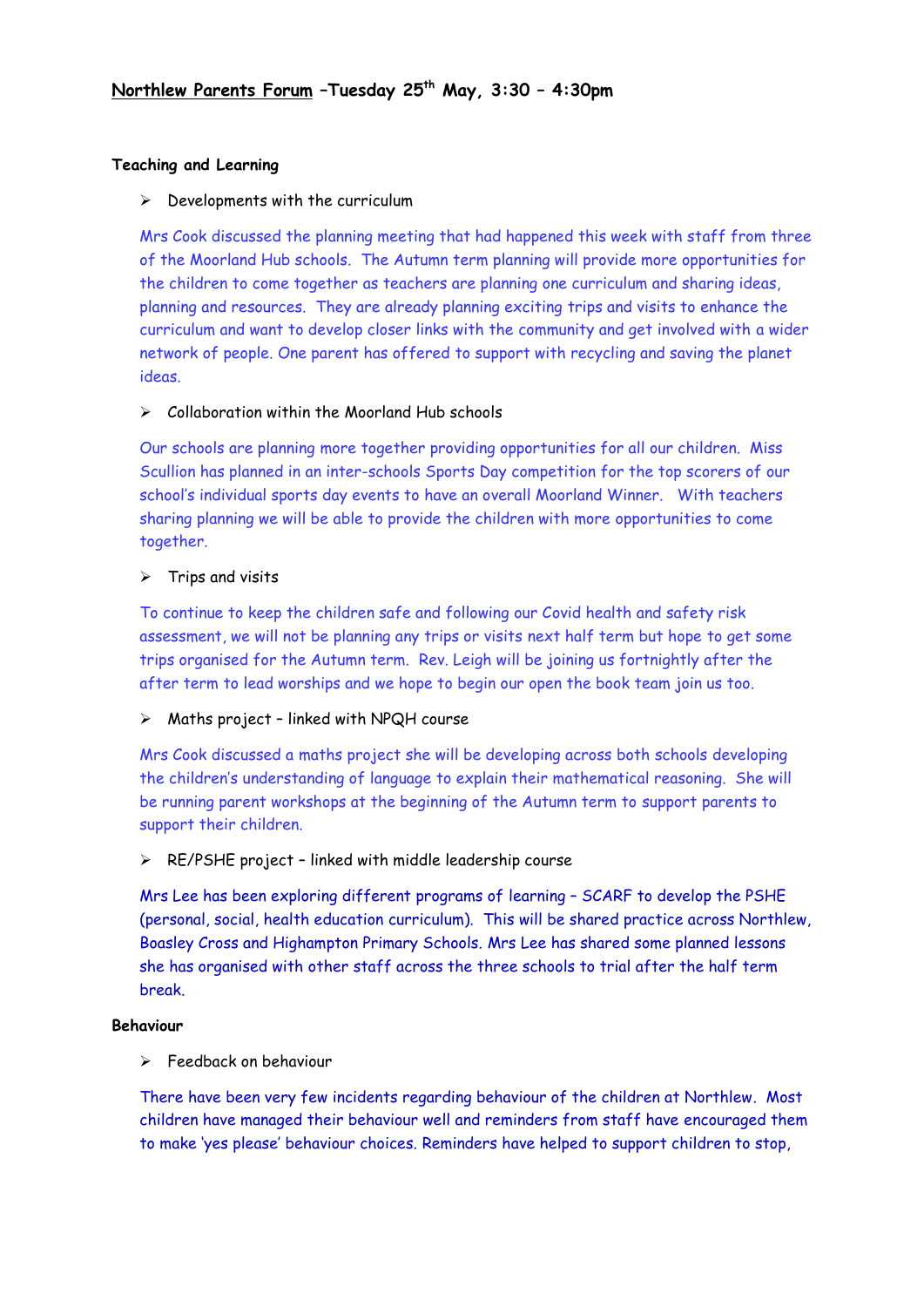reflect and think about the choices that they have made and consider make the right choice for themselves which many of our children do.

➢ Development and impact of nurture groups

Following such a disrupted year, we have felt strongly about the importance of mental health and wellbeing of all our children. Our timetabled nurture groups are well received by children involved and we can definitely begin to see the impact within the children's behaviour and attitude both inside and outside the classroom.

➢ Reflection diary – class 2 / feedback and teacher recording class 1

Using the reflection diary, Mrs Lee is spending time developing the children's ability to reflect on the positive aspects of their day to build self-esteem, the children are recording this in a diary. Mr Thomas is completing this weekly with the children verbally.

#### **School leadership developments**

➢ Librarians – lunchtime reading group

After the half term, our librarians will be running a lunchtime reading club for class 1 children. This will provide more time for book talk and continue to develop the love for reading and reading for pleasure.

➢ Virtual library

The librarians are still busy working behind the scenes on their virtual libraries that we hope to share with you all soon.

➢ Sports leaders – development of sports day events

Our sports leaders will be busy next half term helping to organise and co-ordinating sporting events for sport day practices both at break and lunch as well as during lesson time.

➢ Organisation/interest in clubs for the Autumn term

Next half term the sports leaders will be questioning the children about the clubs and activities they would like to participate in for the autumn term.

➢ School Council/Ethos – organisation of 'School Fate' – Friday 25th June

Teams meeting for PTFA on Friday 28<sup>th</sup> May to organise events, more information will follow after the half term

#### **Spiritual Area**

➢ Really need parent volunteers/donations – keen to have something to share on fate day

Any parent volunteers willing to come and help sort the spiritual area please contact the office. If anyone as anything they wish to donate to our spiritual area please peak to Mrs Lee

 $\triangleright$  Art project with class 2